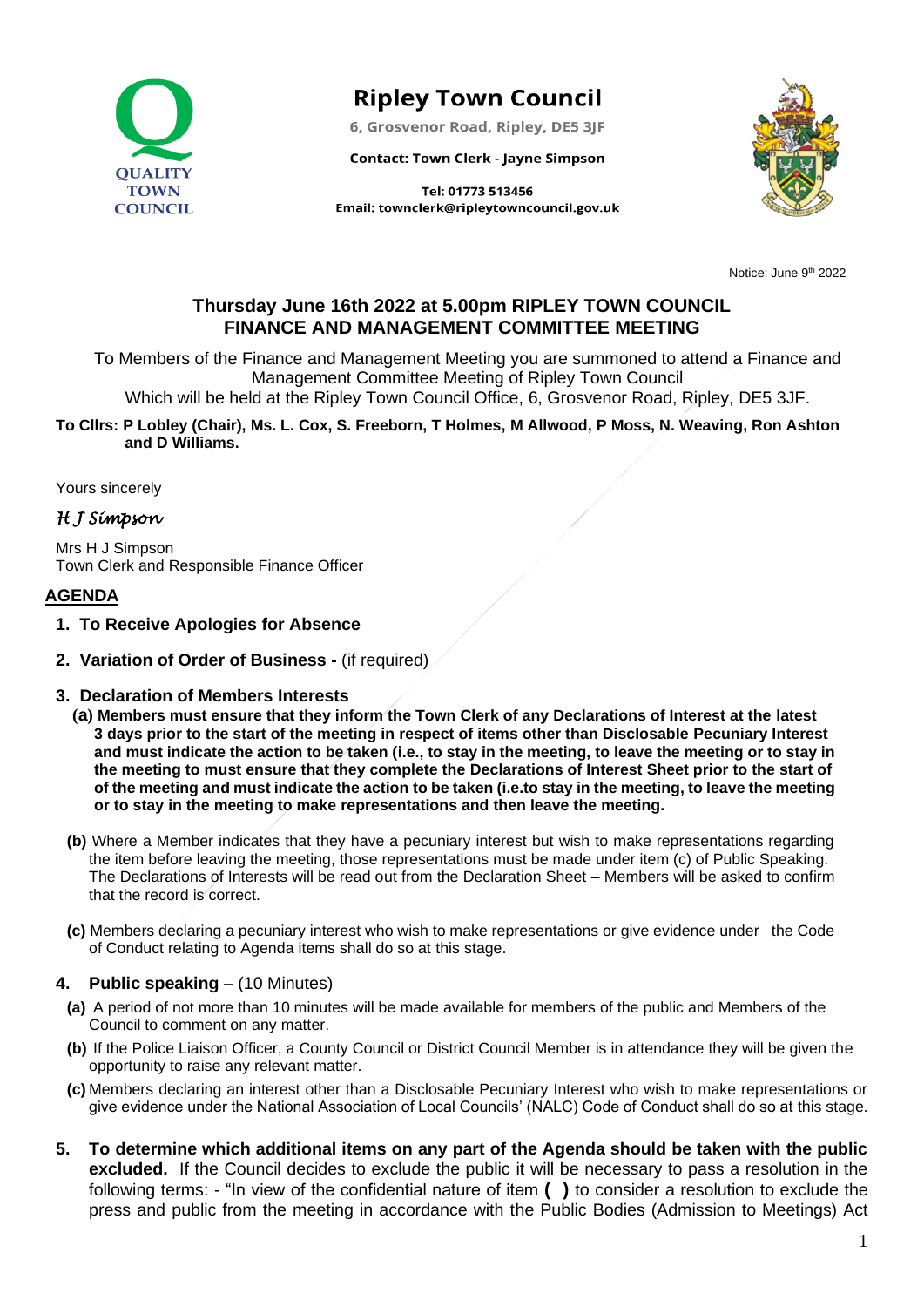1960, s1, in order to discuss the item."

- **6. Discuss Amazon Account write off -** £148.95.
- **7. Consider and Approve Town Council Annual Insurance renewal.**
- **8. Discuss Finance Reports.**
- **9. Notification of Rent Increase – RTC Office, 6 Grosvenor Road, Ripley.**
- **10. Staffing Costs.**
- **11. To Confirm and Agree Financial Payments for June 2022.**

## **June 2022 Payments**

| No.<br>CARD<br>Annual Subscription - Norton 360 Deluxe<br>£84.99<br>905<br>Norton Ltd<br>£70.82<br>£14.17<br>CASH<br>906<br>Cash Withdrawal<br>Return of Stall Holder Deposits<br>£190.00<br>£0.00<br>£190.00<br>907<br><b>BACS</b><br>E160.00<br>£0.00<br>£160.00<br>Cheerful Chops<br>Face Painting - Spring Market<br><b>BACS</b><br>908<br>Project D Donuts<br>Returned Deposit - Donut Stall - Spring Market<br>£20.00<br>£0.00<br>£20.00<br><b>BACS</b><br>The Old Farm Bus<br>$\overline{\text{£}}450.00$<br>£0.00<br>£450.00<br>909<br>Turn the Page Session<br>CARD<br>Direct 365<br>Horizontal Baby Change Table<br>£49.31<br>£295.87<br>910<br>£246.56 |
|-------------------------------------------------------------------------------------------------------------------------------------------------------------------------------------------------------------------------------------------------------------------------------------------------------------------------------------------------------------------------------------------------------------------------------------------------------------------------------------------------------------------------------------------------------------------------------------------------------------------------------------------------------------------|
|                                                                                                                                                                                                                                                                                                                                                                                                                                                                                                                                                                                                                                                                   |
|                                                                                                                                                                                                                                                                                                                                                                                                                                                                                                                                                                                                                                                                   |
|                                                                                                                                                                                                                                                                                                                                                                                                                                                                                                                                                                                                                                                                   |
|                                                                                                                                                                                                                                                                                                                                                                                                                                                                                                                                                                                                                                                                   |
|                                                                                                                                                                                                                                                                                                                                                                                                                                                                                                                                                                                                                                                                   |
|                                                                                                                                                                                                                                                                                                                                                                                                                                                                                                                                                                                                                                                                   |
|                                                                                                                                                                                                                                                                                                                                                                                                                                                                                                                                                                                                                                                                   |
| <b>BACS</b><br>Cllr R Emmas-<br>911<br>Mayors Expenses - May 2022<br>£44.74<br>£0.00<br>£44.74                                                                                                                                                                                                                                                                                                                                                                                                                                                                                                                                                                    |
| Williams                                                                                                                                                                                                                                                                                                                                                                                                                                                                                                                                                                                                                                                          |
| <b>BACS</b><br>912<br>£600.00<br><b>PJL Amusements</b><br>Childrens Rides - Spring Market<br>£600.00<br>£0.00                                                                                                                                                                                                                                                                                                                                                                                                                                                                                                                                                     |
| <b>BACS</b><br>The Old Farm Bus<br>£350.00<br>913<br>Safe Space Workshop<br>£350.00<br>£0.00                                                                                                                                                                                                                                                                                                                                                                                                                                                                                                                                                                      |
| £2500.00<br>914<br><b>BACS</b><br>Mayor's Account<br>Mayor's Allowance 2022<br>£2500.00<br>£0.00                                                                                                                                                                                                                                                                                                                                                                                                                                                                                                                                                                  |
| <b>BACS</b><br>£0.00<br>£75.35<br>915<br>Hannah Curzon<br>Reimbursement - Drinks & Sundries for Mayor<br>£75.35<br>Making                                                                                                                                                                                                                                                                                                                                                                                                                                                                                                                                         |
| CARD<br><b>Office Sundries</b><br>916<br>The Co-Operative<br>£21.45<br>£0.00<br>£21.45                                                                                                                                                                                                                                                                                                                                                                                                                                                                                                                                                                            |
| <b>BACS</b><br>Wish Computers Ltd<br>Office Computers - Problem Solving<br>917<br>£80.00<br>£16.00<br>£96.00                                                                                                                                                                                                                                                                                                                                                                                                                                                                                                                                                      |
| £1375.00<br>918<br><b>BACS</b><br><b>Blend Youth Project</b><br>Ripley Youth Hub - January - March 2022<br>£1375.00<br>£0.00                                                                                                                                                                                                                                                                                                                                                                                                                                                                                                                                      |
| <b>BACS</b><br>919<br>lan Russell<br>£400.00<br>£0.00<br>£400.00<br>Big Bubble Man - Spring Market                                                                                                                                                                                                                                                                                                                                                                                                                                                                                                                                                                |
| CARD<br>We Print Gifts Ltd<br>£10.75<br>£64.49<br>920<br><b>Bespoke Printed Lanyard</b><br>£53.74                                                                                                                                                                                                                                                                                                                                                                                                                                                                                                                                                                 |
| <b>BACS</b><br>The Old Farm Bus<br>£450.00<br>921<br>Turn the Page Workshop<br>£450.00<br>£0.00                                                                                                                                                                                                                                                                                                                                                                                                                                                                                                                                                                   |
| <b>BACS</b><br>922<br>£36.00<br>£216.00<br>Drainage 2000 Ltd<br>Drainage Survey and Actions<br>£180.00                                                                                                                                                                                                                                                                                                                                                                                                                                                                                                                                                            |
| CARD<br>£25.00<br>923<br>Marks & Spencer<br>Flowers for Mrs Debra Townsend<br>£25.00<br>£0.00                                                                                                                                                                                                                                                                                                                                                                                                                                                                                                                                                                     |
| £43.27<br>£43.27<br>924<br>DD<br><b>WaterPlus Ltd</b><br>Water Bill for Heage Toilets<br>£0.00                                                                                                                                                                                                                                                                                                                                                                                                                                                                                                                                                                    |
| CARD<br>Planning Fee - Containers at Greenwich Park -<br>£263.20<br>£0.00<br>£263.20<br>925<br><b>DCC Planning</b><br>Portal<br>Refund Requested and Resubmitted.                                                                                                                                                                                                                                                                                                                                                                                                                                                                                                 |
| It'seeze Websites<br>926<br><b>DD</b><br>Ripley Town Council - Website Subscription Charges<br>£45.00<br>£9.00<br>£54.00                                                                                                                                                                                                                                                                                                                                                                                                                                                                                                                                          |
| DD<br>£13.14<br>927<br>Unicom Ltd<br>Office Telephone and Broadband Charges<br>£65.68<br>£78.82                                                                                                                                                                                                                                                                                                                                                                                                                                                                                                                                                                   |
| 928<br><b>BACS</b><br>£0.00<br>Mrs L M McCormick<br>Reimbursement - Office Sundries<br>£16.00<br>£16.00                                                                                                                                                                                                                                                                                                                                                                                                                                                                                                                                                           |
| 929<br><b>BACS</b><br>$\overline{\text{£}}316.00$<br>£316.00<br>Mr Brian Wood<br>Internal Auditor Fee and Mileage<br>£0.00                                                                                                                                                                                                                                                                                                                                                                                                                                                                                                                                        |
| 930<br><b>BACS</b><br>Wish Computers Ltd<br>Call out to Repair Computer Fault<br>£8.00<br>£48.00<br>£40.00                                                                                                                                                                                                                                                                                                                                                                                                                                                                                                                                                        |
| <b>BACS</b><br>£75.00<br>£75.00<br>931<br>Derbyshire CC<br>Garden Licence - Ripley Greenway & Surveyor Fee<br>£0.00                                                                                                                                                                                                                                                                                                                                                                                                                                                                                                                                               |
| £1258.90<br>932<br><b>DD</b><br><b>WaterPlus Ltd</b><br>Quarterly Water Bill - Greenwich Park<br>£1258.90<br>£0.00                                                                                                                                                                                                                                                                                                                                                                                                                                                                                                                                                |
| The Old Farm Bus<br>933<br><b>BACS</b><br>Safe Space Workshop<br>£350.00<br>£0.00<br>£350.00                                                                                                                                                                                                                                                                                                                                                                                                                                                                                                                                                                      |
| <b>BACS</b><br>Characters for Spring Market: - Woody, Chase,<br>£0.00<br>£225.00<br>934<br>PDP Storybook<br>£225.00                                                                                                                                                                                                                                                                                                                                                                                                                                                                                                                                               |
| Characters<br>Mickey & Poppy, and Mirabel Guide.                                                                                                                                                                                                                                                                                                                                                                                                                                                                                                                                                                                                                  |
| 935<br><b>DD</b><br><b>British Gas Ltd</b><br>Gas Bill - Greenwich Park 27.4.2022-25.5.2022<br>£265.42<br>£13.27<br>£278.69                                                                                                                                                                                                                                                                                                                                                                                                                                                                                                                                       |
| DD<br>936<br>WaterPlus Ltd<br>Water Bill - Heage Toilets<br>£43.27<br>£0.00<br>£43.27                                                                                                                                                                                                                                                                                                                                                                                                                                                                                                                                                                             |
| CARD<br>£91.60<br>£18.30<br>937<br>Amazon EU Sarl<br>Flags and Bunting for Jubilee Celebrations<br>£109.90                                                                                                                                                                                                                                                                                                                                                                                                                                                                                                                                                        |
| <b>BACS</b><br>938<br>E163.00<br>Dakin Electrical Ltd<br>Electrical Repairs and PAT Testing Council Office<br>£163.00<br>£0.00                                                                                                                                                                                                                                                                                                                                                                                                                                                                                                                                    |
| <b>BACS</b><br>£0.00<br>£995.00<br>939<br>£995.00<br>Print Digital Media<br>Printing of Newsletter.<br>Ltd                                                                                                                                                                                                                                                                                                                                                                                                                                                                                                                                                        |
| <b>BACS</b><br><b>Total Energies Ltd</b><br>Electricity Bill for Office, 6 Grosvenor Road<br>£231.78<br>£46.36<br>£278.14<br>940                                                                                                                                                                                                                                                                                                                                                                                                                                                                                                                                  |
| CARD<br><b>AVBC Planning</b><br>Planning Fee - Containers at Greenwich Park<br>£5.37<br>£257.83<br>£263.20<br>941<br>Portal                                                                                                                                                                                                                                                                                                                                                                                                                                                                                                                                       |
| The Old Farm Bus<br><b>BACS</b><br>Turn the Page Workshop#3<br>£450.00<br>942<br>£450.00<br>£0.00<br><b>CIC</b>                                                                                                                                                                                                                                                                                                                                                                                                                                                                                                                                                   |
| <b>Heage WI</b><br><b>BACS</b><br>Queen's Platinum Jubilee Grant<br>£100.00<br>£0.00<br>£100.00<br>943                                                                                                                                                                                                                                                                                                                                                                                                                                                                                                                                                            |
| The Old Farm Bus<br><b>BACS</b><br>Safe Space Workshop #4<br>£350.00<br>£0.00<br>£350.00<br>944                                                                                                                                                                                                                                                                                                                                                                                                                                                                                                                                                                   |